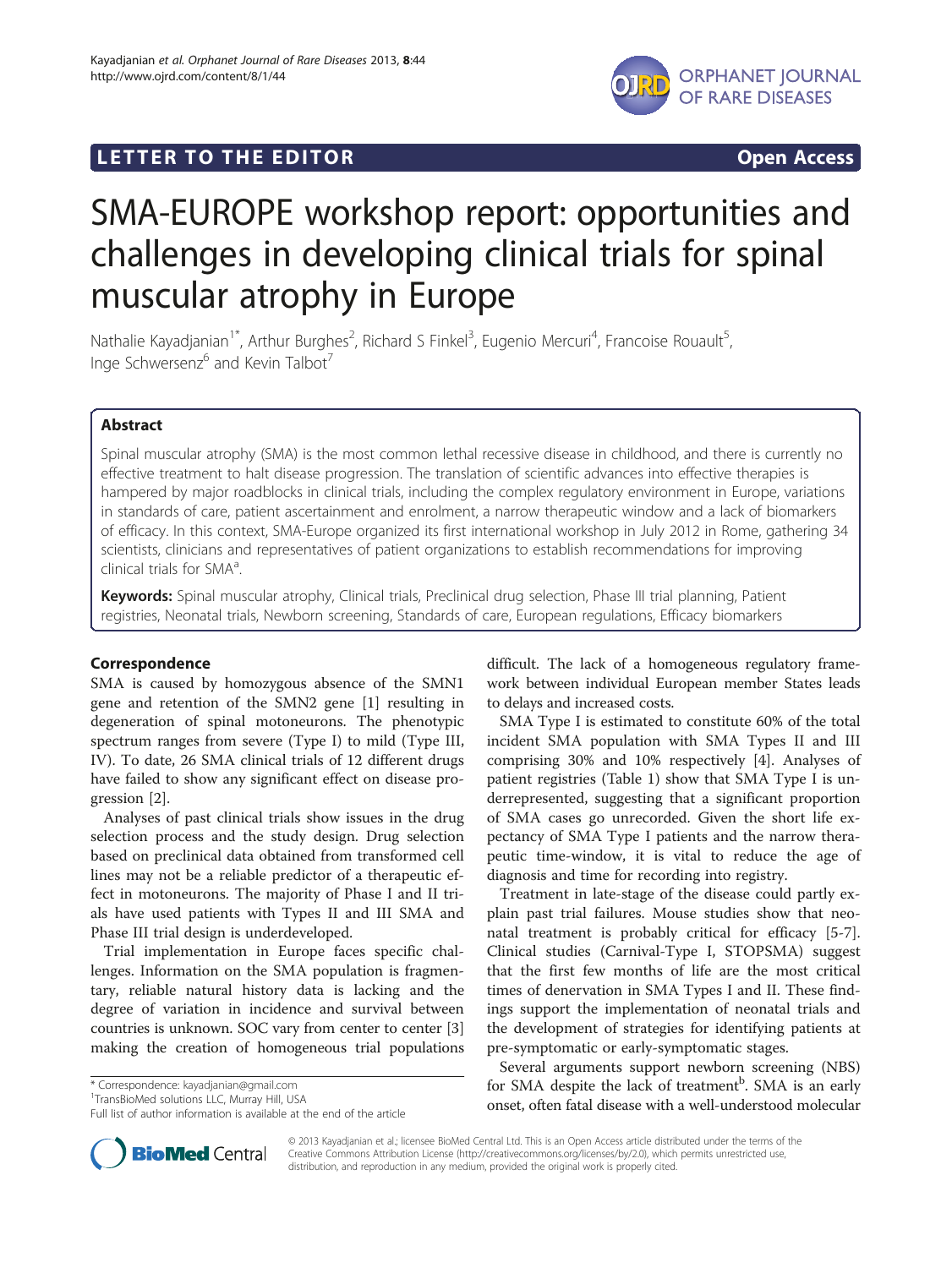| <b>Database information</b>                 | <b>Families of SMA</b> | International IU FSMA Registry | <b>MDA</b> | <b>Treat-NMD</b> | Estimated |
|---------------------------------------------|------------------------|--------------------------------|------------|------------------|-----------|
| Number of patients                          | 11,000                 | 3,000                          | 5,500      | 2,400            |           |
| SMA subtypes (%)                            | $1* 51$                | -28                            | 119.1      | $\frac{1}{20}$   | -60       |
|                                             | $  * 24$               | 33.5                           | 35.4       | $II$ 43          | $II$ 30   |
|                                             | $III*12$               | III <sub>26</sub>              | $III$ 28.8 | $III$ 37         | $III$ 10  |
|                                             | IV/Unknown*13          |                                | IV 16.7    |                  |           |
| Average age of diagnosis (months)           | 4.9                    |                                |            |                  |           |
|                                             | 18.7                   |                                |            |                  |           |
| Average age at entry into registry (months) | l 6                    |                                |            |                  |           |
|                                             | $II$ 20                |                                |            |                  |           |

## <span id="page-1-0"></span>Table 1 SMA patient registries

\*Calculated from approximately 1,000 newly diagnosed patients contacting FSMA over the previous three-year period (Courtesy of Families of SMA).

genetic defect. Early diagnosis and proactive care extend significantly the lifespan of SMA patients, especially for SMA Type I [\[8](#page-2-0)]. Treatment at the neonatal stage could be effective. Advances in genomic technologies now make NBS feasible. While pilot studies exploring NBS for SMA are underway in the US, discussion about implementing NBS in Europe is in its infancy.

Several issues should be considered before conducting clinical trials in neonates. A key concern is to define whether the use of placebo controls or natural history data should be preferred in clinical trials. Natural history data in the immediate postnatal period is lacking. Another challenge is the absence of validated markers of disease progression. For SMA Type I, electrophysiological measures such as MUNE and CMAP may be better indicators of efficacy than survival [[9\]](#page-2-0). Biomarkers like ventilatory function and muscle mass quantification should be explored during the postnatal period. Treatment of pre-symptomatic infants also raises ethical issues. In determining trial duration, efficacy should be balanced with the costs and family burden. Finally, the feasibility of establishing consensus guidelines for SOC for neonates should be explored. In parallel, the effect of SOC on improving survival and on the therapeutic window should be assessed.

Biomarkers of treatment effects which are clinically meaningful and sensitive to disease changes within the time-frame of trials are urgently needed. Currently, numerous overlapping motor functional scales serve as clinical end-points. Although ongoing Rasch analyses $<sup>c</sup>$ </sup> should help to create less redundant and more robust scales, the field would benefit from developing scales that are multifactorial, linear, clinically relevant and sensitive to clinical change. These should be adapted for presymptomatic, early-symptomatic and chronic stages for each SMA subtype. Consistent with most therapeutic approaches intended to increase SMN levels, efforts to develop surrogate markers have focused on measuring SMN expression in blood. Whether this reflects what is happening in relevant nervous system tissues remains uncertain, other biomarkers need to be tested<sup>d</sup> or developed.

## Summary of recommendations

- 1. The preclinical effectiveness of therapeutics should be tested in SMA animal models.
- 2. Plan the feasibility of ensuing phase I, II and III clinical trials.
- 3. Harmonization of the European regulatory process for drug approval should be strongly advocated.
- 4. Methods should be developed to either ensure patients are drawn from populations with uniform SOC or for integrating populations with different SOC within one clinical trial.
- 5. The optimal therapeutic window should be targeted in SMA clinical trials by: Reducing age at enrollment into clinical trials. Advancing early diagnosis (NBS). Reducing time for entry into registry. Enrolling pre-symptomatic siblings.
- 6. Specific issues related to SMA Type I patients should be addressed: Increase registry enrollment
	- Explore SOC guidelines

Study natural history of the early postnatal period. Develop new biomarkers.

7. Biomarkers

Develop measures of upper limb function for nonambulant patients.

Explore muscle biomarkers (MUNE/CMAP,

muscle MRI, EIM).

Test the SMA Foundation's biomarker panel<sup>d</sup>.

# **Endnotes**

More information can be found on the SMA-EUROPE website.